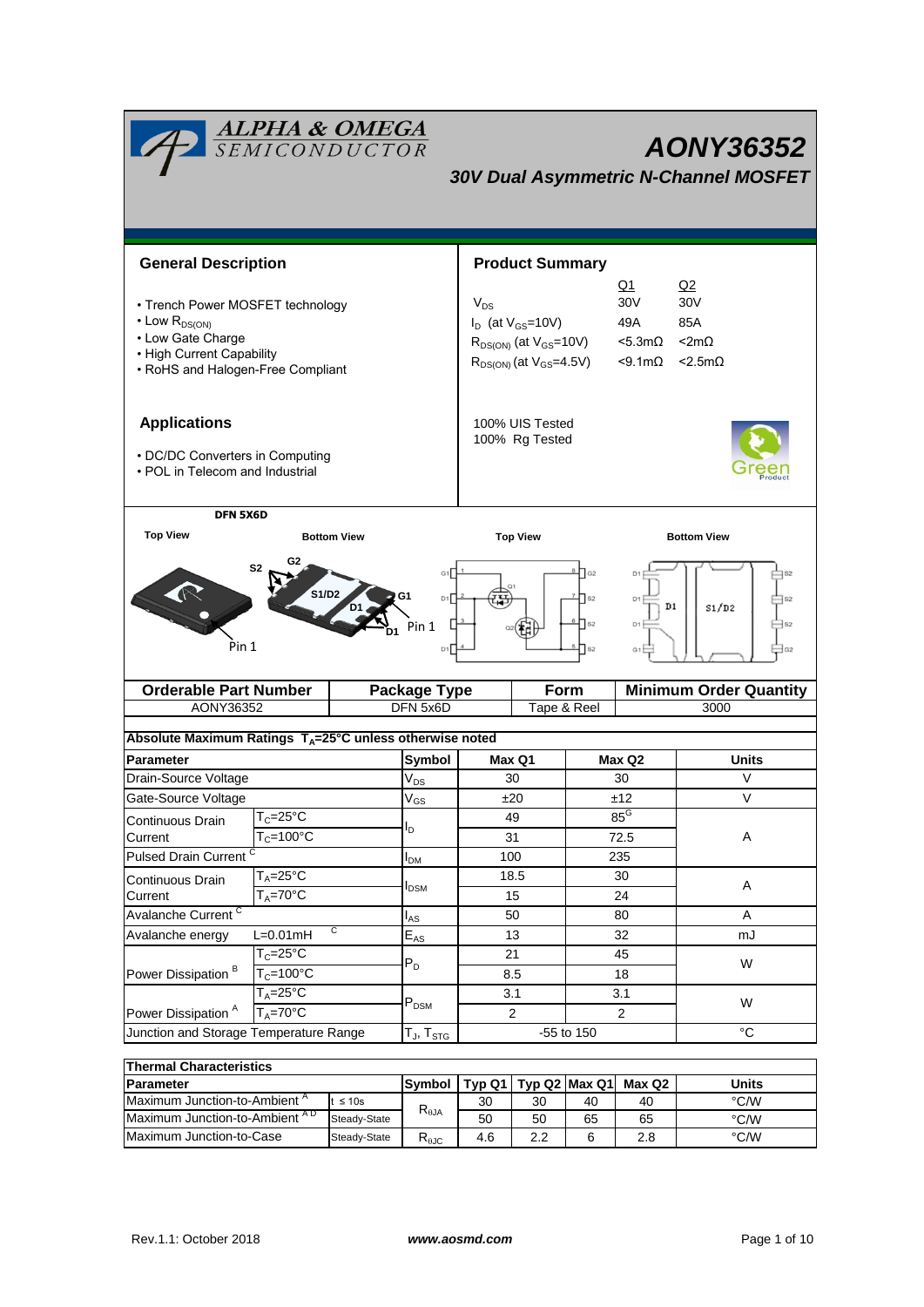

#### **Q1 Electrical Characteristics (TJ=25°C unless otherwise noted)**

| <b>Symbol</b>              | Parameter                             | <b>Conditions</b>                                                                           | Min                        | <b>Typ</b> | <b>Max</b> | <b>Units</b> |           |  |
|----------------------------|---------------------------------------|---------------------------------------------------------------------------------------------|----------------------------|------------|------------|--------------|-----------|--|
| <b>STATIC PARAMETERS</b>   |                                       |                                                                                             |                            |            |            |              |           |  |
| <b>BV<sub>DSS</sub></b>    | Drain-Source Breakdown Voltage        | $I_D = 250 \mu A$ , $V_{GS} = 0V$                                                           |                            | 30         |            |              | V         |  |
|                            | Zero Gate Voltage Drain Current       | $V_{DS}$ =30V, $V_{GS}$ =0V                                                                 |                            |            | 1          | μA           |           |  |
| $I_{DSS}$                  |                                       |                                                                                             | $T_{\rm J} = 55^{\circ}$ C |            |            | 5            |           |  |
| $I_{GSS}$                  | Gate-Body leakage current             | $V_{DS} = 0V$ , $V_{GS} = \pm 20V$                                                          |                            |            |            | ±100         | nA        |  |
| $V_{GS(th)}$               | Gate Threshold Voltage                | $V_{DS} = V_{GS}$ , $I_D = 250 \mu A$                                                       |                            | 1.3        | 1.7        | 2.1          | V         |  |
|                            |                                       | $V_{GS}$ =10V, $I_D$ =20A                                                                   |                            |            | 4.4        | 5.3          | $m\Omega$ |  |
| $R_{DS(ON)}$               | Static Drain-Source On-Resistance     |                                                                                             | $T_J = 125$ °C             |            | 6.7        | 8.1          |           |  |
|                            |                                       | $V_{GS} = 4.5V, I_D = 20A$                                                                  |                            |            | 7.3        | 9.1          | $m\Omega$ |  |
| $g_{FS}$                   | <b>Forward Transconductance</b>       | $V_{DS}$ =5V, $I_D$ =20A                                                                    |                            |            | 53         |              | S         |  |
| $V_{SD}$                   | Diode Forward Voltage                 | $IS=1A, VGS=0V$                                                                             |                            |            | 0.7        | 1            | V         |  |
| ll <sub>s</sub>            | Maximum Body-Diode Continuous Current |                                                                                             |                            |            | 30         | A            |           |  |
| <b>DYNAMIC PARAMETERS</b>  |                                       |                                                                                             |                            |            |            |              |           |  |
| $\mathbf{C}_{\text{iss}}$  | Input Capacitance                     |                                                                                             |                            |            | 820        |              | рF        |  |
| $C_{\rm oss}$              | <b>Output Capacitance</b>             | $V_{GS}$ =0V, $V_{DS}$ =15V, f=1MHz                                                         |                            | 230        |            | рF           |           |  |
| $C_{\text{rss}}$           | Reverse Transfer Capacitance          |                                                                                             |                            | 35         |            | pF           |           |  |
| $\mathsf{R}_{\mathsf{g}}$  | Gate resistance                       | $f=1MHz$                                                                                    | 0.9                        | 1.8        | 2.7        | Ω            |           |  |
|                            | <b>SWITCHING PARAMETERS</b>           |                                                                                             |                            |            |            |              |           |  |
| $Q_g(10V)$                 | <b>Total Gate Charge</b>              | $V_{GS}$ =10V, $V_{DS}$ =15V, $I_{D}$ =20A                                                  |                            |            | 11         | 20           | nC        |  |
| $Q_g(4.5V)$                | <b>Total Gate Charge</b>              |                                                                                             |                            |            | 5          | 10           | nC        |  |
| $Q_{gs}$                   | Gate Source Charge                    |                                                                                             |                            |            | 2.6        |              | nC        |  |
| $Q_{gd}$                   | Gate Drain Charge                     |                                                                                             |                            |            | 1.5        |              | nC        |  |
| $t_{D(on)}$                | Turn-On DelayTime                     |                                                                                             |                            |            | 6          |              | ns        |  |
| $t_r$                      | Turn-On Rise Time                     | $V_{GS}$ =10V, $V_{DS}$ =15V, R <sub>L</sub> =0.75 $\Omega$ ,<br>$R_{\text{GEN}} = 3\Omega$ |                            |            | 4          |              | ns        |  |
| $t_{D(off)}$               | Turn-Off DelayTime                    |                                                                                             |                            |            | 18         |              | ns        |  |
| $t_f$                      | <b>Turn-Off Fall Time</b>             |                                                                                             |                            |            | 2.5        |              | ns        |  |
| $\mathfrak{t}_{\text{rr}}$ | Body Diode Reverse Recovery Time      | $I_F = 20A$ , di/dt=500A/ $\mu$ s                                                           |                            |            | 9.5        |              | ns        |  |
| $Q_{rr}$                   | Body Diode Reverse Recovery Charge    | $I_F = 20A$ , di/dt=500A/ $\mu$ s                                                           |                            |            | 12.5       |              | nC        |  |

A. The value of R<sub>0JA</sub> is measured with the device mounted on 1in<sup>2</sup> FR-4 board with 2oz. Copper, in a still air environment with T<sub>A</sub> =25° C. The Power dissipation P<sub>DSM</sub> is based on R <sub>0JA</sub> t≤ 10s and the maximum allowed junction temperature of 150°C. The value in any given application depends on the user's specific board design.

B. The power dissipation P<sub>D</sub> is based on T<sub>J(MAX)</sub>=150°C, using junction-to-case thermal resistance, and is more useful in setting the upper dissipation<br>limit for cases where additional heatsinking is used.

C. Single pulse width limited by junction temperature  $T_{J(MAX)}$ =150°C.

D. The  $R_{qJA}$  is the sum of the thermal impedance from junction to case  $R_{qJC}$  and case to ambient.

E. The static characteristics in Figures 1 to 6 are obtained using <300us pulses, duty cycle 0.5% max.

F. These curves are based on the junction-to-case thermal impedance which is measured with the device mounted to a large heatsink, assuming a maximum junction temperature of  $T_{J(MAX)}$ =150°C. The SOA curve provides a single pulse rating.

G. The maximum current rating is package limited.

H. These tests are performed with the device mounted on 1 in<sup>2</sup> FR-4 board with 2oz. Copper, in a still air environment with T<sub>A</sub>=25°C.

APPLICATIONS OR USE AS CRITICAL COMPONENTS IN LIFE SUPPORT DEVICES OR SYSTEMS ARE NOT AUTHORIZED. AOS DOES NOT ASSUME ANY LIABILITY ARISING OUT OF SUCH APPLICATIONS OR USES OF ITS PRODUCTS. AOS RESERVES THE RIGHT TO IMPROVE PRODUCT DESIGN,FUNCTIONS AND RELIABILITY WITHOUT NOTICE.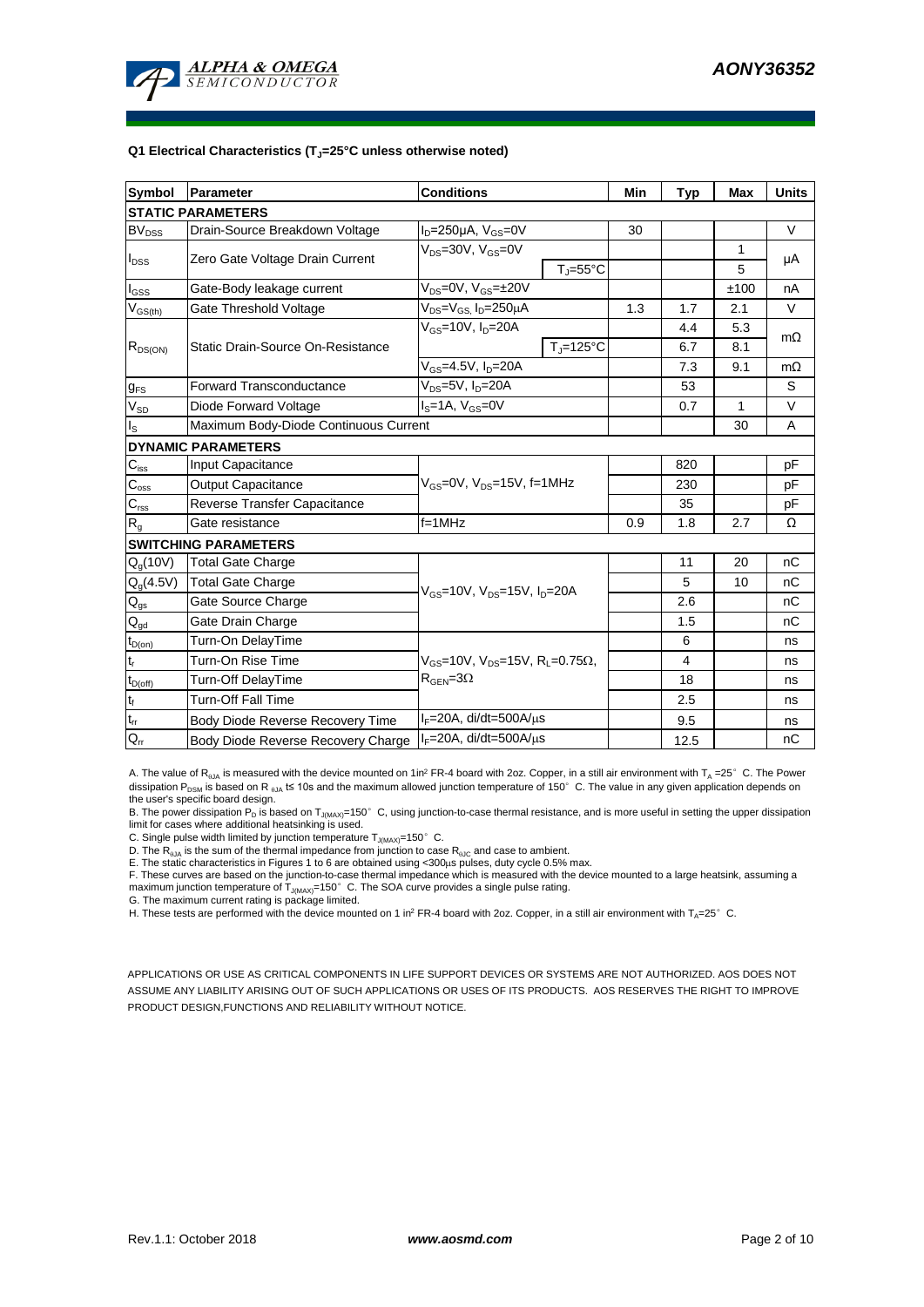

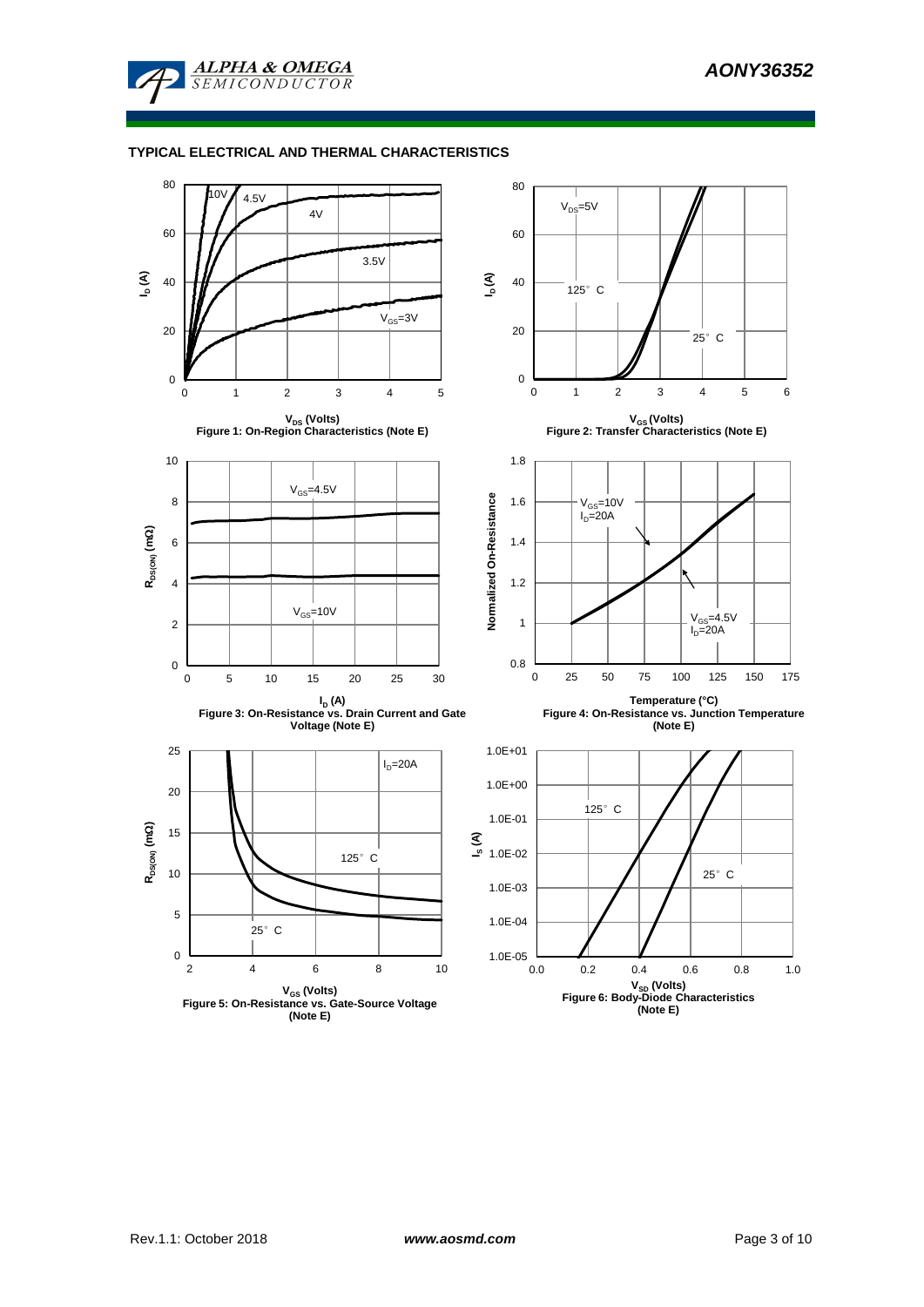



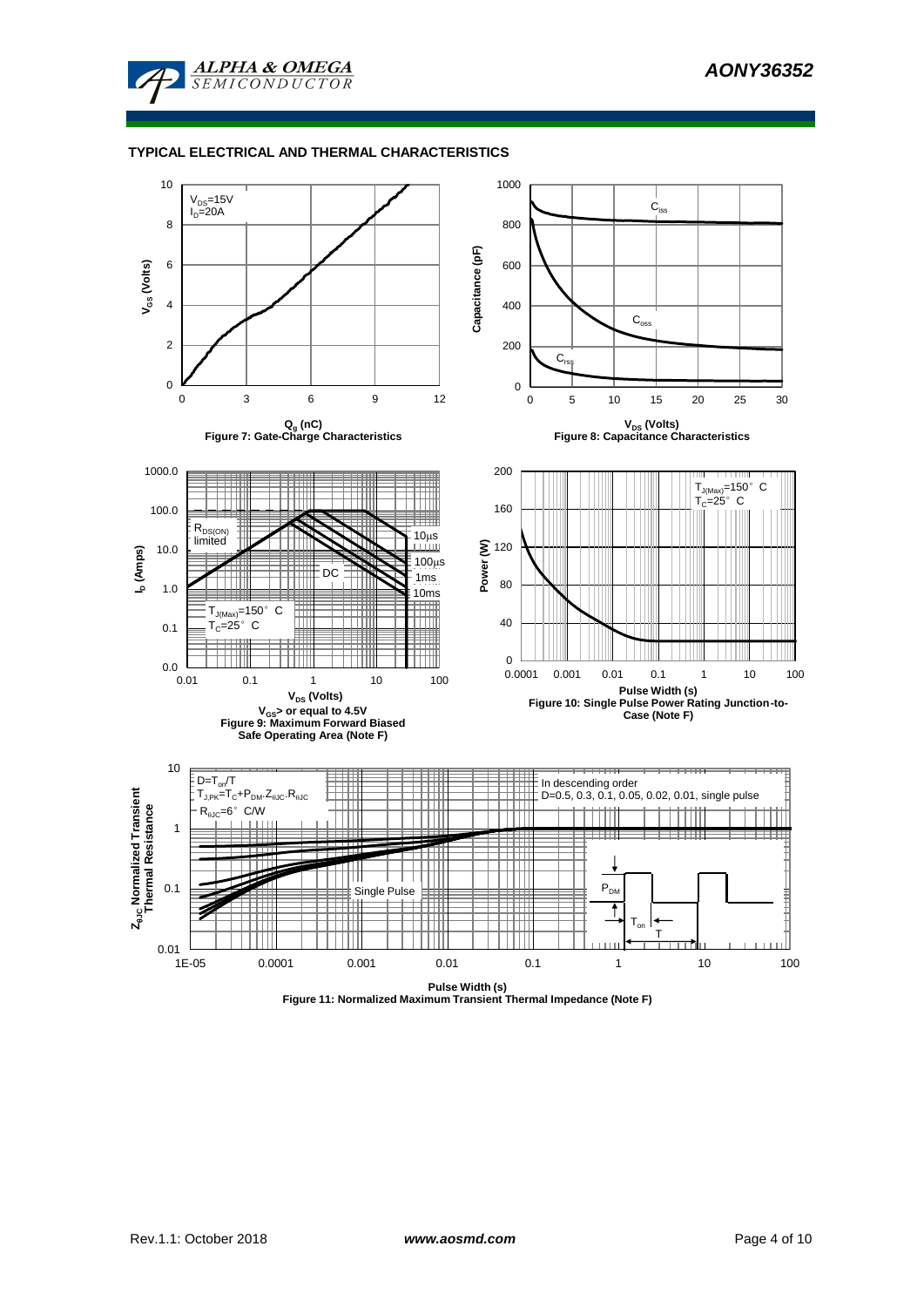







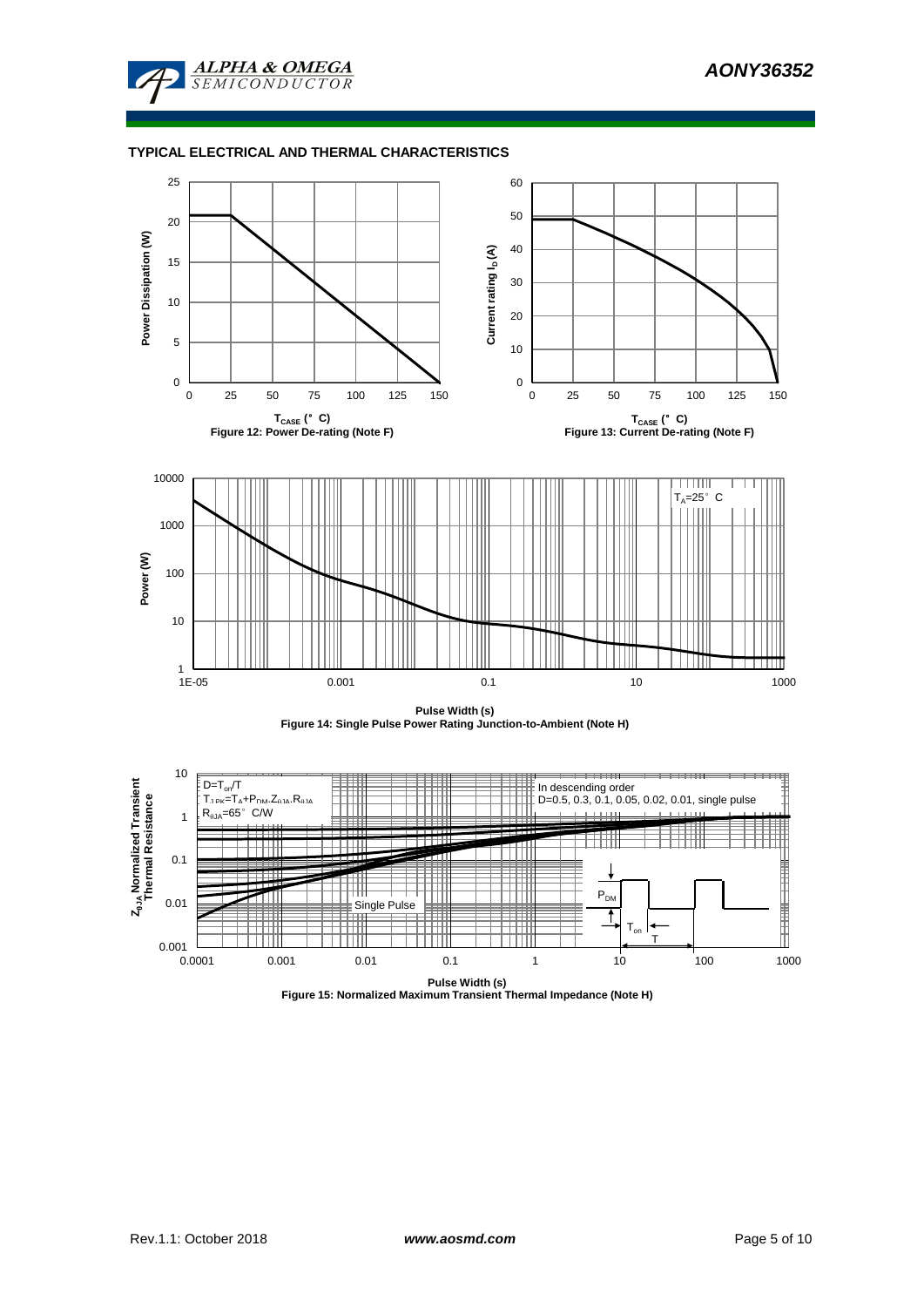

#### **Q2 Electrical Characteristics (TJ=25°C unless otherwise noted)**

| <b>Symbol</b>              | Parameter                             | <b>Conditions</b>                                                                           | Min                        | <b>Typ</b> | <b>Max</b>     | <b>Units</b> |           |  |  |
|----------------------------|---------------------------------------|---------------------------------------------------------------------------------------------|----------------------------|------------|----------------|--------------|-----------|--|--|
| <b>STATIC PARAMETERS</b>   |                                       |                                                                                             |                            |            |                |              |           |  |  |
| <b>BV<sub>DSS</sub></b>    | Drain-Source Breakdown Voltage        | $I_D = 250 \mu A$ , $V_{GS} = 0V$                                                           |                            | 30         |                |              | V         |  |  |
|                            | Zero Gate Voltage Drain Current       | $V_{DS}$ =30V, $V_{GS}$ =0V                                                                 |                            |            |                | 1            |           |  |  |
| $I_{DSS}$                  |                                       |                                                                                             | $T_{\rm J} = 55^{\circ}$ C |            |                | 5            | μA        |  |  |
| $I_{GSS}$                  | Gate-Body leakage current             | $V_{DS} = 0V$ , $V_{GS} = \pm 12V$                                                          |                            |            |                | ±100         | nA        |  |  |
| $\rm V_{GS(th)}$           | Gate Threshold Voltage                | V <sub>DS</sub> =V <sub>GS.</sub> I <sub>D</sub> =250µA                                     |                            | 1.1        | 1.5            | 1.9          | V         |  |  |
|                            |                                       | $V_{GS}$ =10V, $I_D$ =20A                                                                   |                            |            | 1.67           | 2            | $m\Omega$ |  |  |
| $R_{DS(ON)}$               | Static Drain-Source On-Resistance     |                                                                                             | $T_J = 125$ °C             |            | 2.4            | 3            |           |  |  |
|                            |                                       | $V_{GS} = 4.5V, I_D = 20A$                                                                  |                            |            | $\overline{2}$ | 2.5          | $m\Omega$ |  |  |
| $g_{FS}$                   | <b>Forward Transconductance</b>       | $V_{DS}$ =5V, $I_D$ =20A                                                                    |                            |            | 165            |              | S         |  |  |
| $V_{SD}$                   | Diode Forward Voltage                 | $IS=1A, VGS=0V$                                                                             |                            |            | 0.7            | $\mathbf{1}$ | V         |  |  |
| $\mathsf{I}_\mathsf{S}$    | Maximum Body-Diode Continuous Current |                                                                                             |                            |            | 50             | A            |           |  |  |
|                            | <b>DYNAMIC PARAMETERS</b>             |                                                                                             |                            |            |                |              |           |  |  |
| $\mathbf{C}_{\text{iss}}$  | Input Capacitance                     |                                                                                             |                            |            | 2555           |              | рF        |  |  |
| $C_{\rm oss}$              | <b>Output Capacitance</b>             | $V_{GS}$ =0V, $V_{DS}$ =15V, f=1MHz                                                         |                            | 520        |                | рF           |           |  |  |
| $C_{\text{rss}}$           | Reverse Transfer Capacitance          |                                                                                             |                            | 75         |                | pF           |           |  |  |
| $\mathsf{R}_{\mathsf{g}}$  | Gate resistance                       | $f = 1$ MHz                                                                                 | 1.2                        | 2.4        | 3.6            | Ω            |           |  |  |
|                            | <b>SWITCHING PARAMETERS</b>           |                                                                                             |                            |            |                |              |           |  |  |
| $Q_q(10V)$                 | <b>Total Gate Charge</b>              |                                                                                             |                            |            | 37             | 52           | пC        |  |  |
| $Q_g(4.5V)$                | <b>Total Gate Charge</b>              | $V_{GS}$ =10V, $V_{DS}$ =15V, $I_D$ =20A                                                    |                            | 16         | 25             | nC           |           |  |  |
| $Q_{gs}$                   | Gate Source Charge                    |                                                                                             |                            | 8          |                | nC           |           |  |  |
| $\mathsf{Q}_{\text{gd}}$   | Gate Drain Charge                     |                                                                                             |                            |            | 3              |              | nC        |  |  |
| $t_{D(on)}$                | Turn-On DelayTime                     |                                                                                             |                            |            | 9              |              | ns        |  |  |
| $t_r$                      | Turn-On Rise Time                     | $V_{GS}$ =10V, $V_{DS}$ =15V, R <sub>L</sub> =0.75 $\Omega$ ,<br>$R_{\text{GEN}} = 3\Omega$ |                            |            | 4              |              | ns        |  |  |
| $t_{D(off)}$               | Turn-Off DelayTime                    |                                                                                             |                            |            | 38             |              | ns        |  |  |
| $t_f$                      | <b>Turn-Off Fall Time</b>             |                                                                                             |                            | 6          |                | ns           |           |  |  |
| $\mathsf{t}_{\mathsf{rr}}$ | Body Diode Reverse Recovery Time      | $I_F = 20A$ , di/dt=500A/ $\mu$ s                                                           |                            |            | 14             |              | ns        |  |  |
| $\mathsf{Q}_\mathsf{rr}$   | Body Diode Reverse Recovery Charge    | $I_F = 20A$ , di/dt=500A/ $\mu$ s                                                           |                            |            | 26.5           |              | nС        |  |  |

A. The value of R<sub>BJA</sub> is measured with the device mounted on 1in<sup>2</sup> FR-4 board with 2oz. Copper, in a still air environment with T<sub>A</sub> =25°C. The Power dissipation P<sub>DSM</sub> is based on R <sub>0JA</sub> t≤ 10s and the maximum allowed junction temperature of 150°C. The value in any given application depends on the user's specific board design.

B. The power dissipation P<sub>D</sub> is based on T<sub>J(MAX)</sub>=150°C, using junction-to-case thermal resistance, and is more useful in setting the upper dissipation<br>limit for cases where additional heatsinking is used.

C. Single pulse width limited by junction temperature  $T_{J(MAX)}$ =150°C.

D. The  $R_{a_1a}$  is the sum of the thermal impedance from junction to case  $R_{a_1c}$  and case to ambient.

E. The static characteristics in Figures 1 to 6 are obtained using <300us pulses, duty cycle 0.5% max.

F. These curves are based on the junction-to-case thermal impedance which is measured with the device mounted to a large heatsink, assuming a maximum junction temperature of  $T_{J(MAX)}$ =150°C. The SOA curve provides a single pulse rating.

G. The maximum current rating is package limited.

H. These tests are performed with the device mounted on 1 in<sup>2</sup> FR-4 board with 2oz. Copper, in a still air environment with T<sub>A</sub>=25°C.

APPLICATIONS OR USE AS CRITICAL COMPONENTS IN LIFE SUPPORT DEVICES OR SYSTEMS ARE NOT AUTHORIZED. AOS DOES NOT ASSUME ANY LIABILITY ARISING OUT OF SUCH APPLICATIONS OR USES OF ITS PRODUCTS. AOS RESERVES THE RIGHT TO IMPROVE PRODUCT DESIGN,FUNCTIONS AND RELIABILITY WITHOUT NOTICE.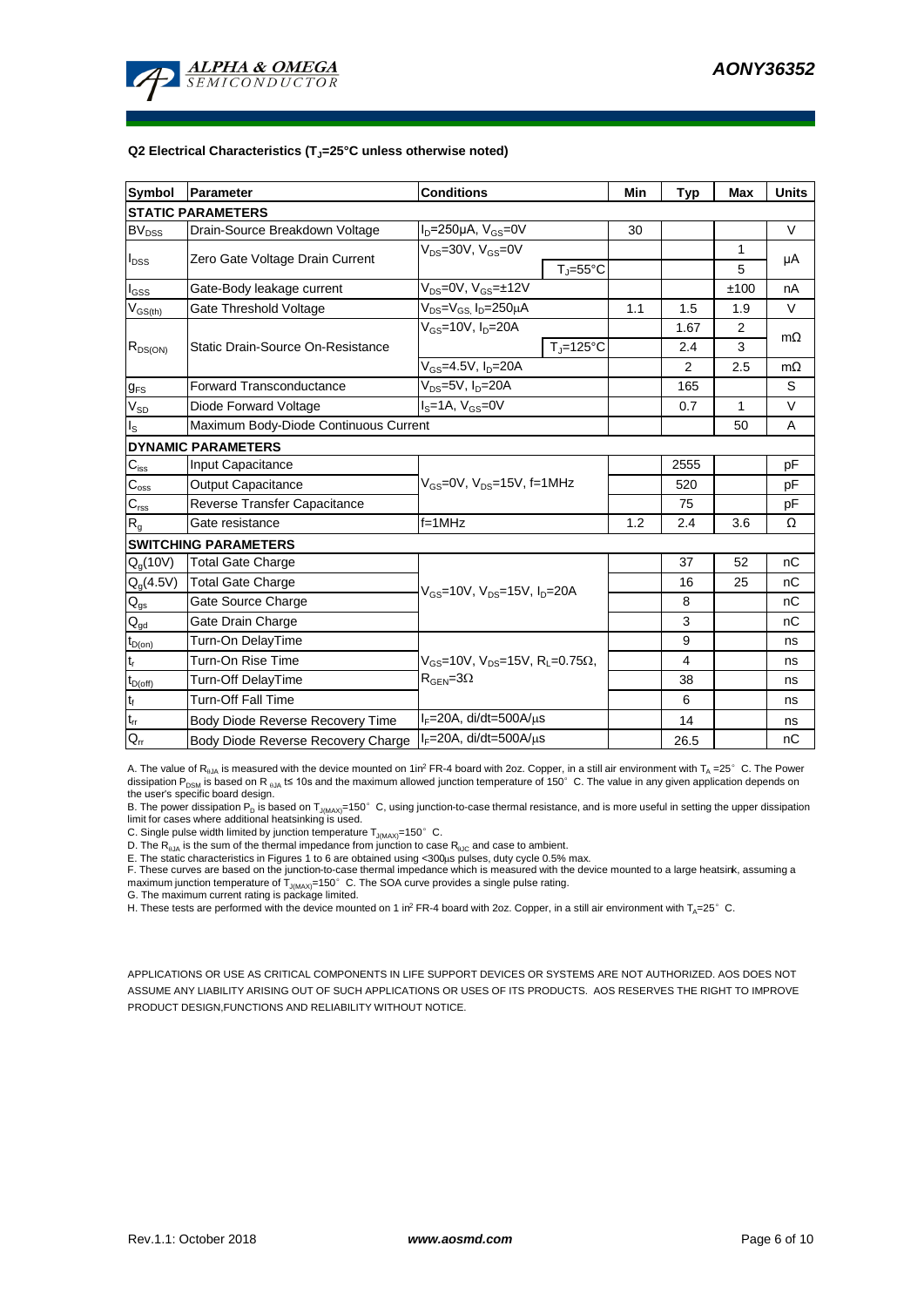

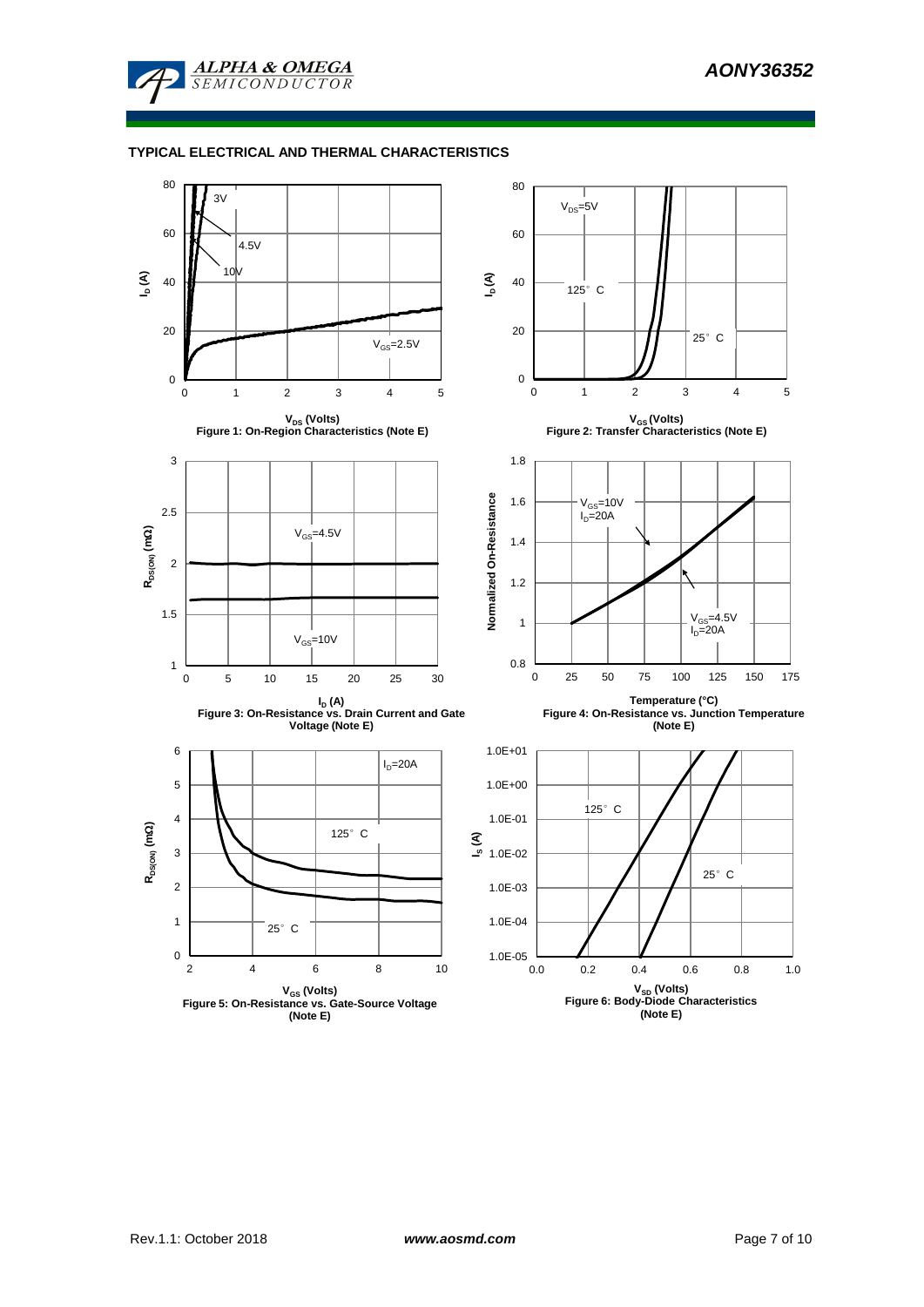



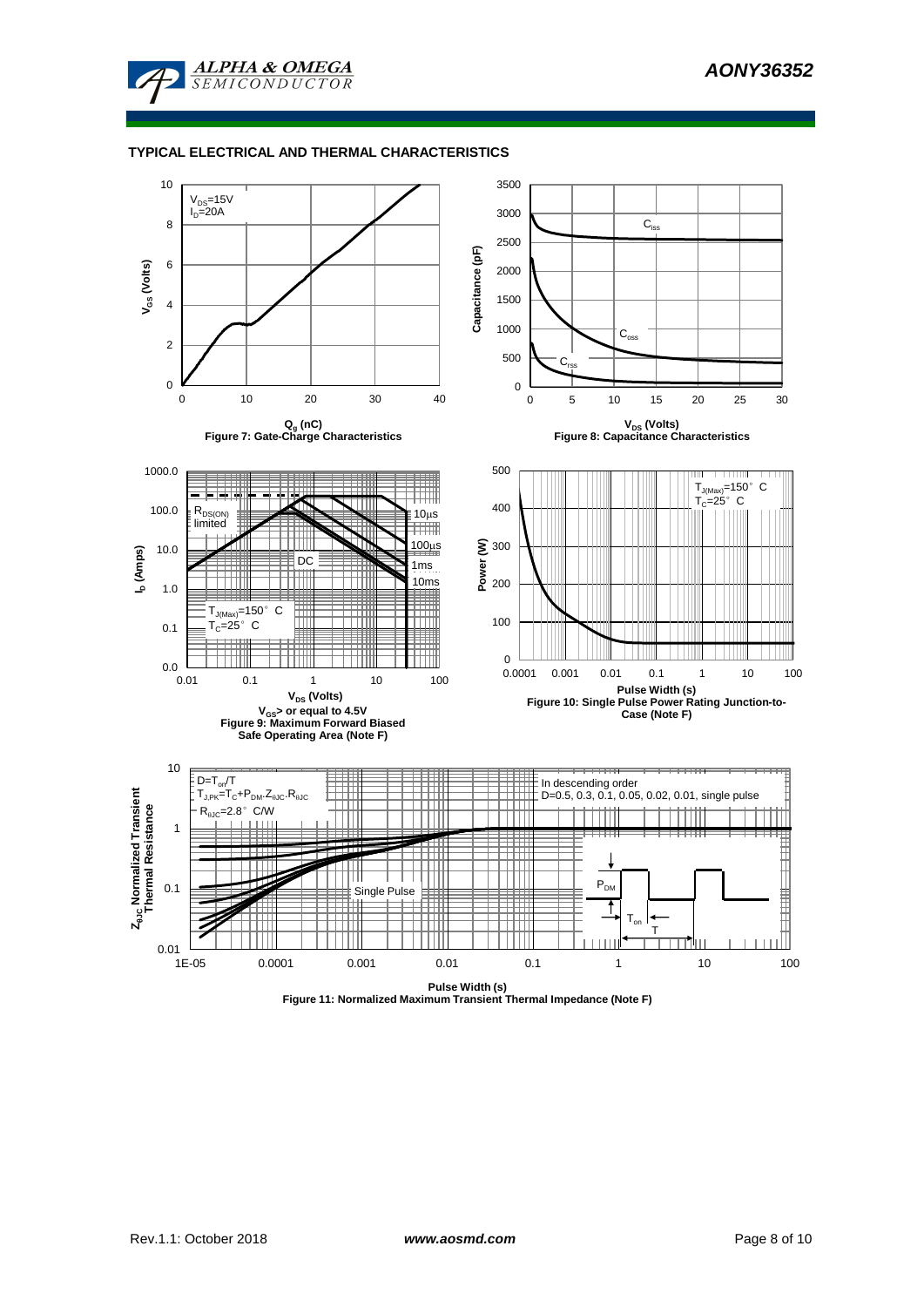